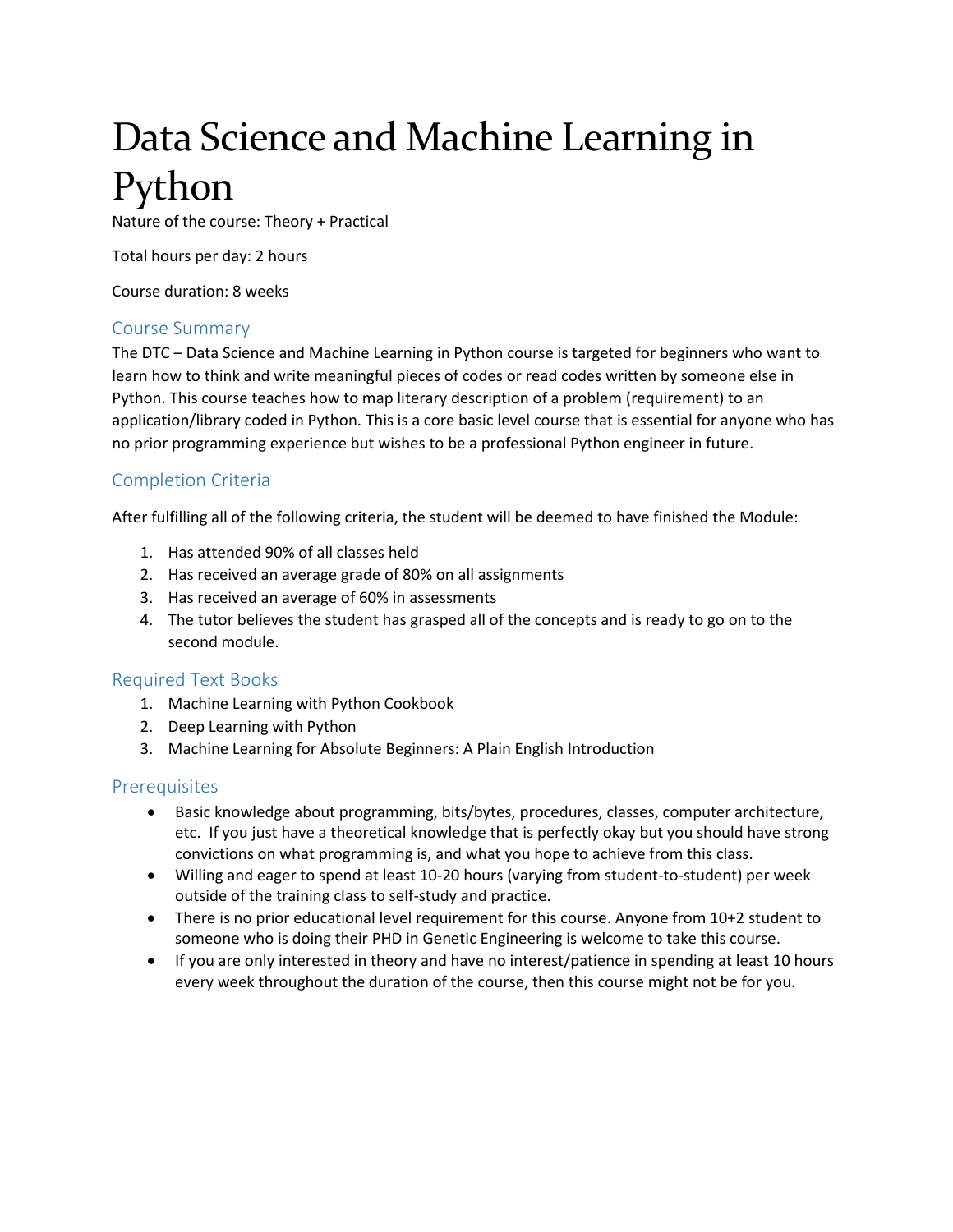# Course Details

## WEEK<sub>1</sub>

# **Introduction to Python Programming Language**

- Core Data Structures of Python
- Number
- String
- List
- Tuples
- Dictionary
- Set
- Advance Operations on Core Data-structures
- Decision and Branching
- If, else if, Else, Break, Continue
- Looping
- Functions
- Lambda Functions
- Map, Reduce, Filter
- **•** Function Recursion
- Decorators

## WEEK 2

## **Python**

- List and Dictionary Comprehension
- Exceptions and Exception Handling
- File Handling
- Object Oriented Programming (OOP)
- Introduction to Classes
- Inheritance, Encapsulation, Polymorphism, Abstraction
- Method Overloading
- **•** Building Custom Packages and Modules

## WEEK 3

## **Basics of Data Science**

- Introduction to Data Science
- Introduction to Numpy and Matplotlib
- Matrix Operations with Numpy
- Random Variable and Probability Distributions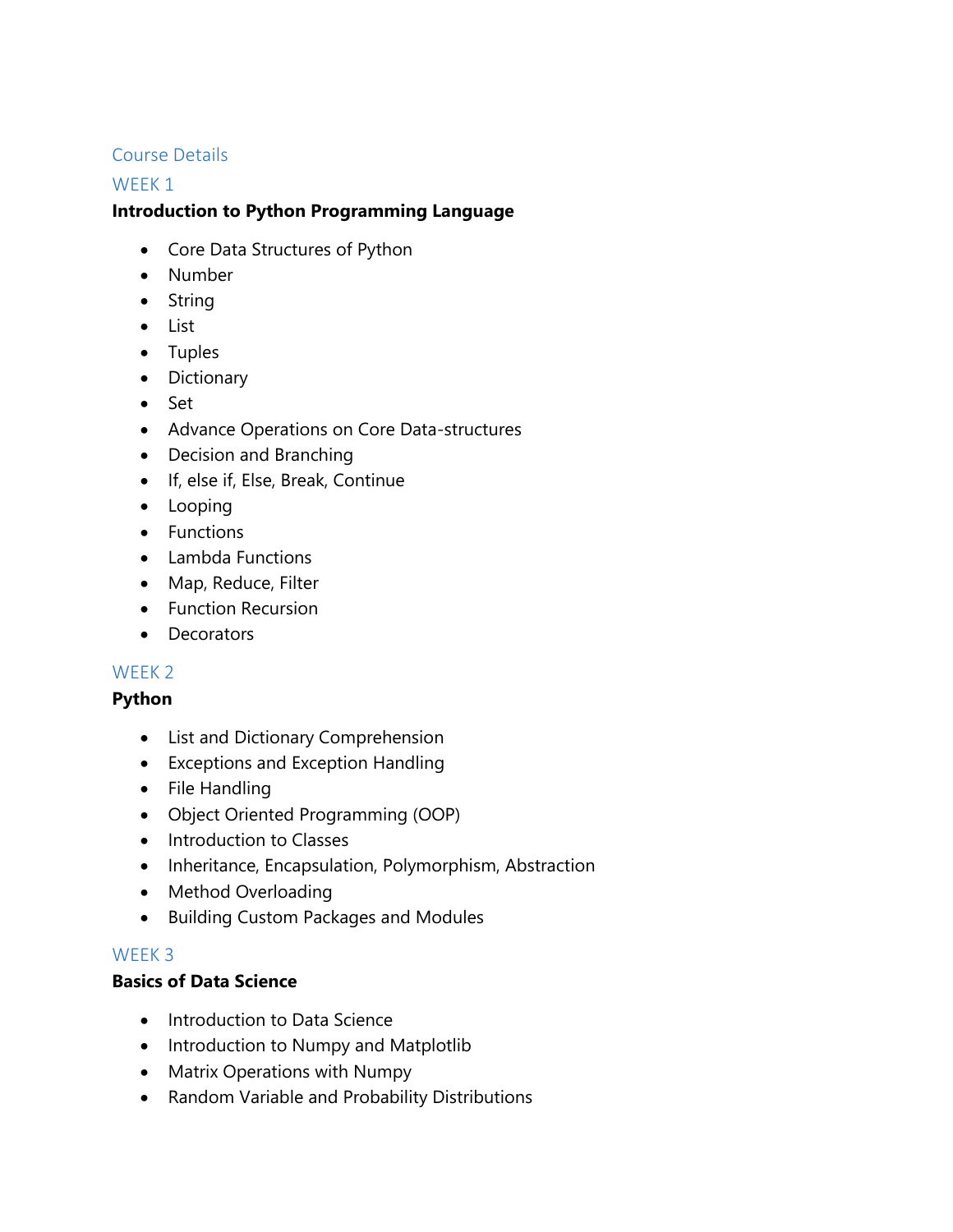- Probability
- Properties of Probability Distributions
- Mean, Median, Mode
- Variance, Skewness, Kurtosis
- Multivariate Normal Distribution
- Co-variance, Correlation
- Introduction to scikit-learn
- Data pre-processing techniques using scikit-learn
- Dimensionality Reduction as data pre-processing
- Principal Component Analysis (PCA)
- Linear Discriminant Analysis (LDA)

# WEEK 4

## **Machine Learning**

- Introduction to Reinforcement Learning
- Q-Learning with Python
- Introduction to Clustering
- K-Means Clustering
- Agglomerative Clustering
- Introduction to Supervised Learning
- Naive Bayes Classification

## WEEK 5

## **Machine Learning**

- Linear and Polynomial Regression
- K-Nearest Neighbors
- Decision Tree
- Balancing Bias vs Variance of ML Model
- Ensemble Learning
- Random Forest and Adaptive Boost
- Identifying Important Features of Data
- Support Vector Machines

## WEEK 6

## **Deep Learning**

- Introduction to logistic regression
- Computation Graph and Gradient Decent
- Introduction to artificial neuron (Perceptron)
- Multi-Layer Perceptron